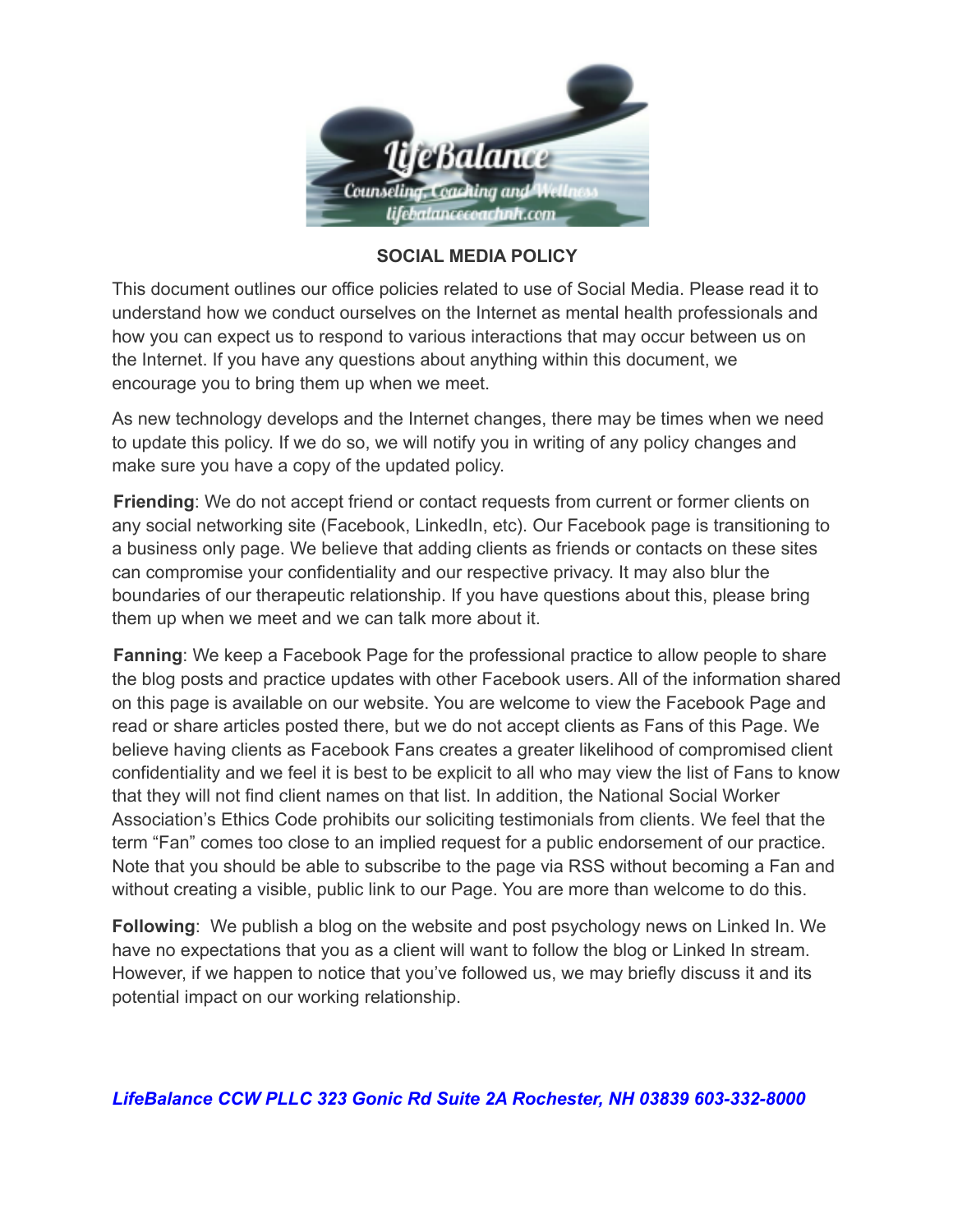

Our primary concern is your privacy. If you share this concern, there are more private ways to follow us, which would eliminate your having a public link to our content. We believe casual viewing of clients' online content outside of the therapy hour can create confusion in regard to whether it's being done as a part of your treatment or to satisfy personal curiosity. In addition, viewing your online activities without your consent and without our explicit arrangement towards a specific purpose could potentially have a negative influence on our working relationship. If there are things from your online life that you wish to share, please bring them into our sessions where we can view and explore them together during the therapy hour.

**Interacting:** Please do not use SMS (mobile phone text messaging) or messaging on Social Networking sites such as Twitter, Facebook, or LinkedIn to contact me (except for appointment changes with a specific text number provided by your therapist). These sites are not secure and we may not read these messages in a timely fashion. Do not use Wall postings, @replies, or other means of engaging with us in public online if we have an already established client/therapist relationship. Engaging with us in this way could compromise your confidentiality. It may also create the possibility that these exchanges become a part of your legal medical record and will need to be documented and archived in your chart. If you need to contact us between sessions, the best way to do so is by phone. Direct email is best for administrative issues such as changing appointment times.

## **See the email section below for more information regarding email interactions.**

**Use of Search Engines:** It is NOT a regular part of our practice to search for clients on Google or Facebook or other search engines. Extremely rare exceptions may be made during times of crisis. If we have reason to suspect that you are in danger and you have not been in touch with us via our usual means (coming to appointments, phone, or email) there might be an instance in which using a search engine (to find you, find someone close to you, or to check on your recent status updates) becomes necessary as part of ensuring your welfare. These are unusual situations and if we ever resort to such means, we will fully document it and discuss it with you when we meet next.

**Google Reader:** We do not follow current or former clients on Google Reader and we do not use Google Reader to share articles. If there are things you want to share with us that you feel are relevant to your treatment whether they are news items or things you have created, we encourage you to bring these items of interest into our sessions.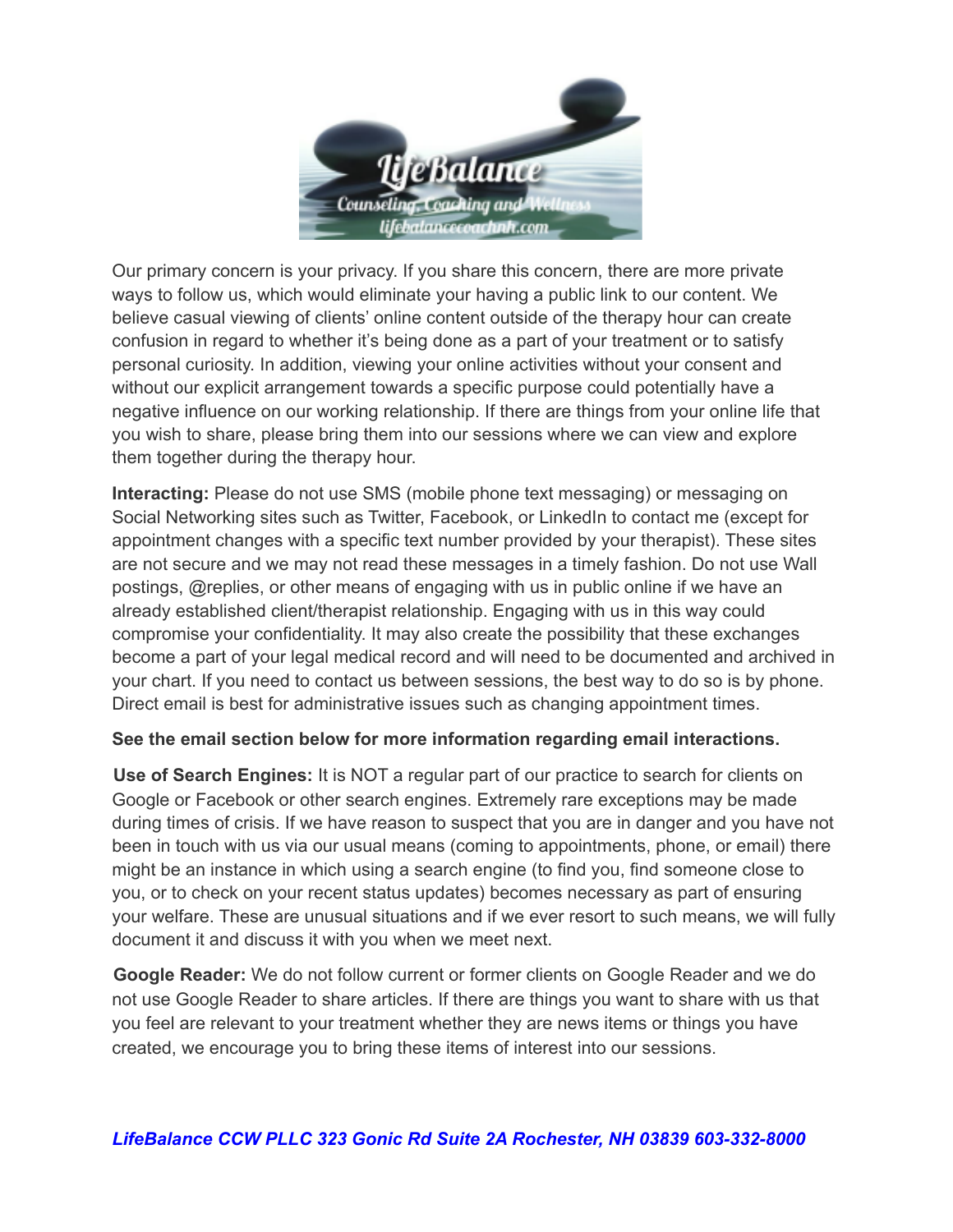

**Business Review Sites:**You may find our psychology practice on sites such as Yelp, Healthgrades, Yahoo Local, Bing, or other places which list businesses. Some of these sites include forums in which users rate their providers and add reviews. Many of these sites comb search engines for business listings and automatically add listings regardless of whether the business has added itself to the site. If you should find our listing on any of these sites, please know that our listing is NOT a request for a testimonial, rating, or endorsement from you as our client. The American Psychological Association's Ethics Code states under Principle 5.05 that it is unethical for psychologists to solicit testimonials: "Psychologists do not solicit testimonials from current therapy clients/patients or other persons who because of their particular circumstances are vulnerable to undue influence." Of course, you have a right to express yourself on any site you wish. But due to confidentiality, we cannot respond to any review on any of these sites whether it is positive or negative. We urge you to take your own privacy as seriously as we take our commitment of confidentiality to you. You should also be aware that if you are using these sites to communicate indirectly with us about your feelings about our work, there is a good possibility that we may never see it. If we are working together, we hope that you will bring your feelings and reactions to our work directly into the therapy process. This can be an important part of therapy, even if you decide we are not a good fit. None of this is meant to keep you from sharing that you are in therapy with us wherever and with whomever you like. Confidentiality means that we cannot tell people that you are our client and our Ethics Code prohibits us from requesting testimonials. But you are more than welcome to tell anyone you wish that we your therapist or how you feel about the treatment we provided to you, in any forum of your choosing. If you do choose to write something on a business review site, we hope you will keep in mind that you may be sharing personally revealing information in a public forum. We urge you to create a pseudonym that is not linked to your regular email address or friend networks for your own privacy and protection. If you feel we have done something harmful or unethical and you do not feel comfortable discussing it with us, you can always contact the Board of Psychology which oversees licensing and will review the services we have provided.

Office of Professional Licensure and Certification 121 South Fruit Street Concord, NH 03301 (603) 271.2152 [michelle.thibeault@oplc.nh.gov](mailto:michelle.thibeault@oplc.nh.gov)

## *LifeBalance CCW PLLC 323 Gonic Rd Suite 2A Rochester, NH 03839 603-332-8000*